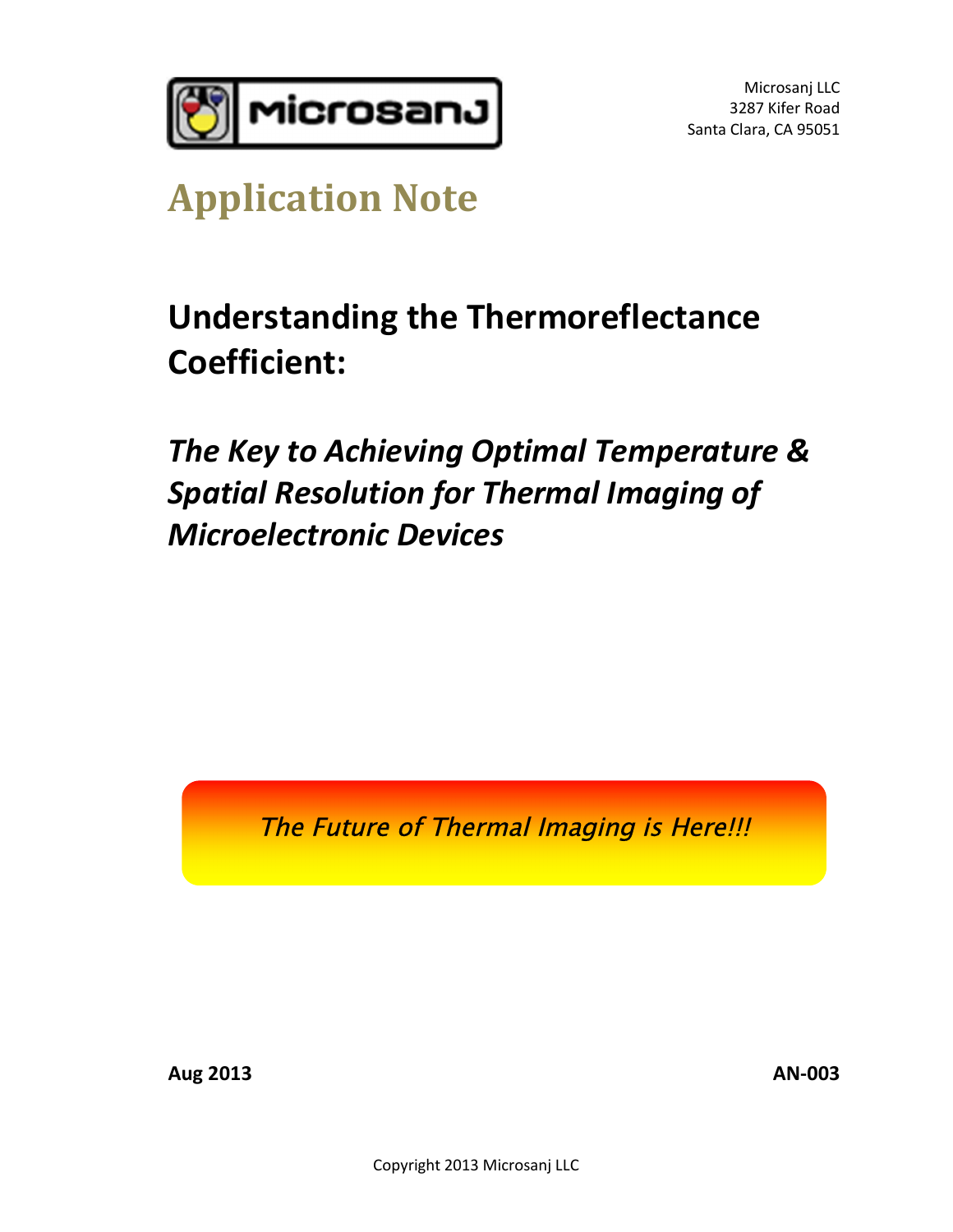

#### **Introduction**

**Introduction**<br>Thermoreflectance thermal imaging is dependent on the measurement of the relative<br>shange in the surface reflectivity as a function of temperature for a specific sample or change in the surface thermal imaging is dependent on the measurement of the relative<br>change in the surface reflectivity as a function of temperature for a specific sample or<br>comisonductor davise. As the temperature of the Thermoreflectance thermal imaging is dependent on the measurement of the relative<br>change in the surface reflectivity as a function of temperature for a specific sample or<br>semiconductor device. As the temperature of the sam change in the surface reflectivity as a function of temperature for a specific sample or<br>semiconductor device. As the temperature of the sample changes, the refractive index,<br>and therefore, the reflectivity also changes. A semiconductor device. As the temperature of the sample changes, the refractivand therefore, the reflectivity also changes. A first order relationship betw<br>change in reflectivity and the change in temperature can be approxi

$$
\frac{\Delta R}{R} = \left(\frac{1}{R}\frac{\partial R}{\partial T}\right)\Delta T = \kappa \Delta T,
$$

#### Where *κ*, is the *Thermoreflectance Coefficient*

Where *K*, is the *Thermoreflectance Coefficient*<br>The Thermoreflectance Coefficient is a basic material property. It is a function of the<br>illumination wavelength, the embient temperature, the material and material surfac illumination wavelength, the ambient temperature, the material and material surface The Thermoreflectance Coefficient is a basic material property. It is a function of the illumination wavelength, the ambient temperature, the material and material surface characteristics and, in some cases, may have some illumination wavelength, the ambient temperature, the material and material surface<br>characteristics and, in some cases, may have some dependence on the material<br>processing technique. For most metals and semiconductor mate characteristics and, in some cases, may have some dependence on the material<br>processing technique. For most metals and semiconductor materials of interest, the<br>value of the Thermoreflectance Coefficient will be in the ord processing technique. For most metals and semiconductor materials of interest, the value of the Thermoreflectance Coefficient will be in the order of  $10^{-2}/K$  to  $10^{-5}/K$ . Thus, to detect a reflectance change of  $1^{10}$ C value of the Thermoreflectance Coefficient will be in the order of 10<sup>-2</sup>/K to 10<sup>-5</sup>/K. Thus,<br>to detect a temperature change of 1 <sup>o</sup>C it is necessary to detect a reflectance change of<br>1 part in 100 to 1 part in 100,000. to detect a temperature change of 1 °C it is necessary to detect a reflectance change of<br>1 part in 100 to 1 part in 100,000. It is important therefore, to have an accurate value<br>for the Thermoreflectance Coefficient to ach doing thermal analysis on semiconductor devices. And, as will be shown in this application note, it is important to select an illumination wavelength that results in a Thermoreflectance Coefficient that is at or near its maximum value. The illumination wavelength also impacts the spatial resolution so in some cases a tradeoff may be warranted to achieve the desired results.

The purpose of this application note is to provide a better understanding of how *κ,* the warranted to achieve the desired results.<br>The purpose of this application note is to provide a bet<br>Thermoreflectance Coefficient, varies with respect to:

- · Material Temperature
- · Device Material Properties
- · Illumination Wavelength
- · Microscope Numerical Aperture

#### **Material Temperature**

studying the thermal performance of copper vias only a 2.7 % change in<br>Copyright 2013 Microsanj LLC Page 2 Compared to IR emission for thermal imaging, the thermoreflectance technique has a significant remperature<br>Sompared to IR emission for thermal imaging, the thermoreflectance technique has a<br>significant advantage in that it can work over a very wide temperature range. As is the Compared to IR emission for thermal imaging, the thermoreflectance technique has a significant advantage in that it can work over a very wide temperature range. As is the case with most material properties the Thermoreflec dependence on the material temperature. Fortunately however, this dependence is case with most material properties the Thermoreflectance Coefficient does have a dependence on the material temperature. Fortunately however, this dependence is relatively small and in most cases can be neglected. As an ex dependence on the material temperature. Fortunately however, this dependence is<br>relatively small and in most cases can be neglected. As an example, in an experiment<br>studying the thermal performance of copper vias only a 2.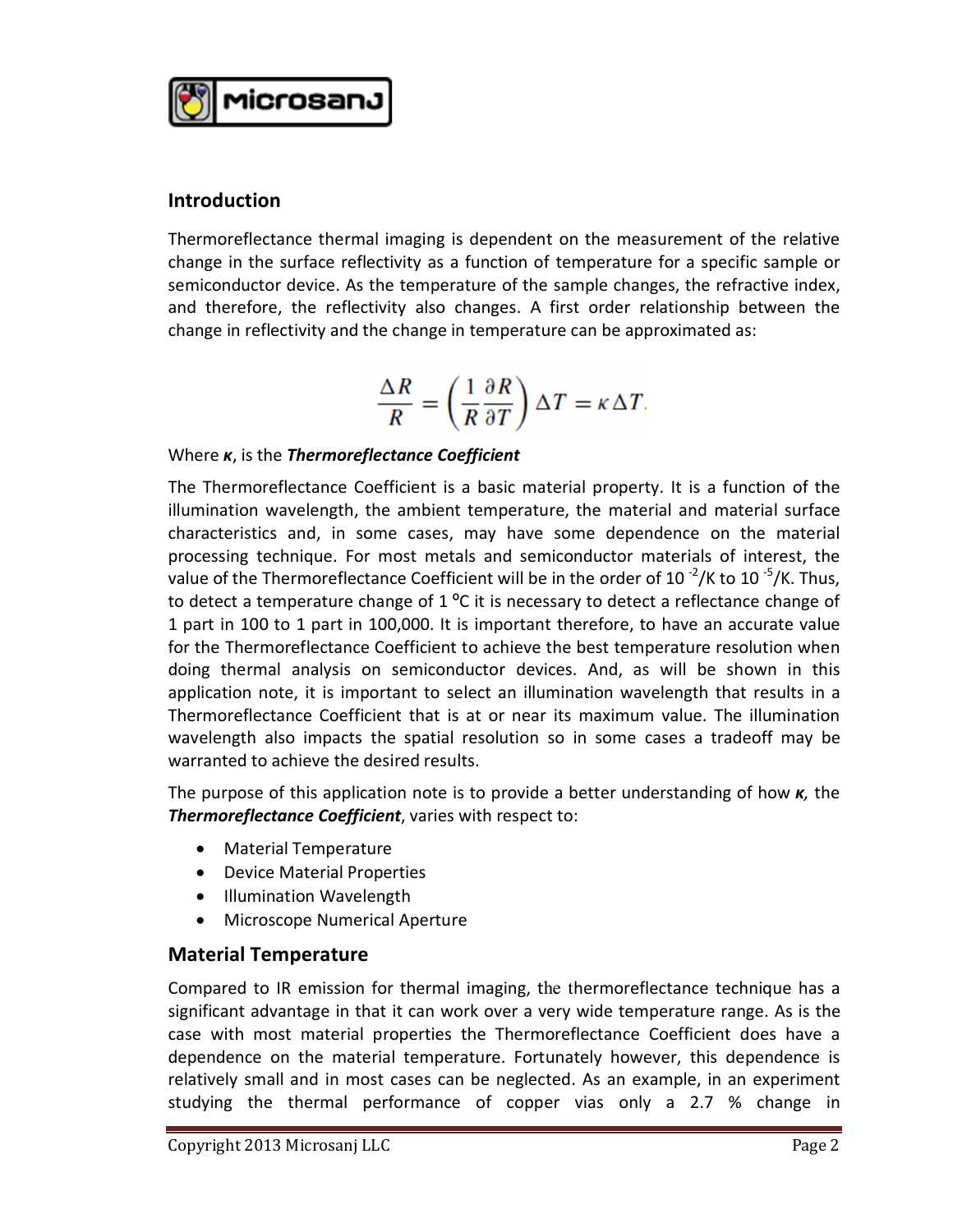

Thermoreflectance Coefficient was detected for a temperature change of approximately 200 °C. Additionally, good thermal images of gold contact layers in small devices have Thermoreflectance Coefficient was detected for a temperature change of approximately<br>200 °C. Additionally, good thermal images of gold contact layers in small devices have<br>been obtained with sub-micron spatial resolution o 200 °C. Additionally, good thermal images of gold contact layers in small devices have<br>been obtained with sub-micron spatial resolution over temperatures ranging from 10 K<br>to 800 K. Obviously if one wanted the best possibl measure the Thermoreflectance Coefficient at operating temperatures of interest.

## **Material Properties**

**Processing Technique:** For any given material, the Thermoreflectance Coefficient is not a strong function of surface preparation or the deposition process. Calibration for each device under test therefore, is generally no a strong function of surface preparation or the deposition process. Calibration for each a strong function of surface preparation or the deposition process. Calibration for each<br>device under test therefore, is generally not required. This differs from infrared<br>emission where the emissivity can change substanti device under test therefore, is generally not required. This differs from infrared<br>emission where the emissivity can change substantially and as a result, must be<br>calibrated each time to obtain accurate temperature data. W Thermoreflectance Coefficient of gold that was prepared by various thermal or e-beam calibrated each time to obtain accurate temperature data. We have measured the Thermoreflectance Coefficient of gold that was prepared by various thermal or e-beam evaporation techniques and always got consistent values. O a significant change in the visual color of the material due to major microstructures or evaporation techniques and always got consistent values. On the other hand, if ther<br>a significant change in the visual color of the material due to major microstructures<br>porosity variations, the Thermoreflectance Coefficie

**Dielectric Coatings and Passivation Layers:** On the other hand, dielectric coatings or porosity variations, the memorenectance coefficient can be significantly affected.<br>**Dielectric Coatings and Passivation Layers:** On the other hand, dielectric coatings or<br>passivation layers will change the reflective prope **Dielectric Coatings and Passivation Layers:** On the other hand, dielectric coatings or passivation layers will change the reflective properties and thus the Thermoreflectance Coefficient. For these cases, we recommend usi surface if there are uncoated regions on the sample to calibrate the image. If this is not material, if a small sample is provided. possible, Microsanj can determine the Thermoreflectance Coefficient of any coated

Due to the nature of interference in thin film dielectrics, if the film thickness is not uniform across the sample, it is possible to observe oscillations in the reflected data. This is an inherent optical property of the device. One can conduct Thermoreflectance Coefficient measurements with different LED wavelength illuminations and by This is an inherent optical property of the device. One can conduct Thermoreflectance<br>Coefficient measurements with different LED wavelength illuminations and by<br>averaging; one can detect the envelope of the surface reflec Coefficient measureme<br>averaging; one can dete<br>these optical artifacts.

## **Illumination Wavelength**

For any particular material, the Thermoreflectance Coefficient is very strongly dependent on the illumination wavelength. As illustrated in the following graph<sup>1</sup>, the Thermoreflectance Coefficient for aluminum is near zero at an illumination wavelength<br>of 400 nm and orders of magnitude higher at 800 nm. In the case of Gold, the<br>Thermoreflectance Coefficient has a positive peak value at of 400 nm and orders of magnitude higher at 800 nm. In the case of Gold, the at about 500 nm, and exhibits a negative peak value at about 520 nm. For optimal

 $\overline{a}$ 

 $1$  M. G. Burzo, P.L. Komarov, and P. E. Raad, Thermo-Reflectance Thermography For Submicron Temperature Measurements, Feb 1, 2008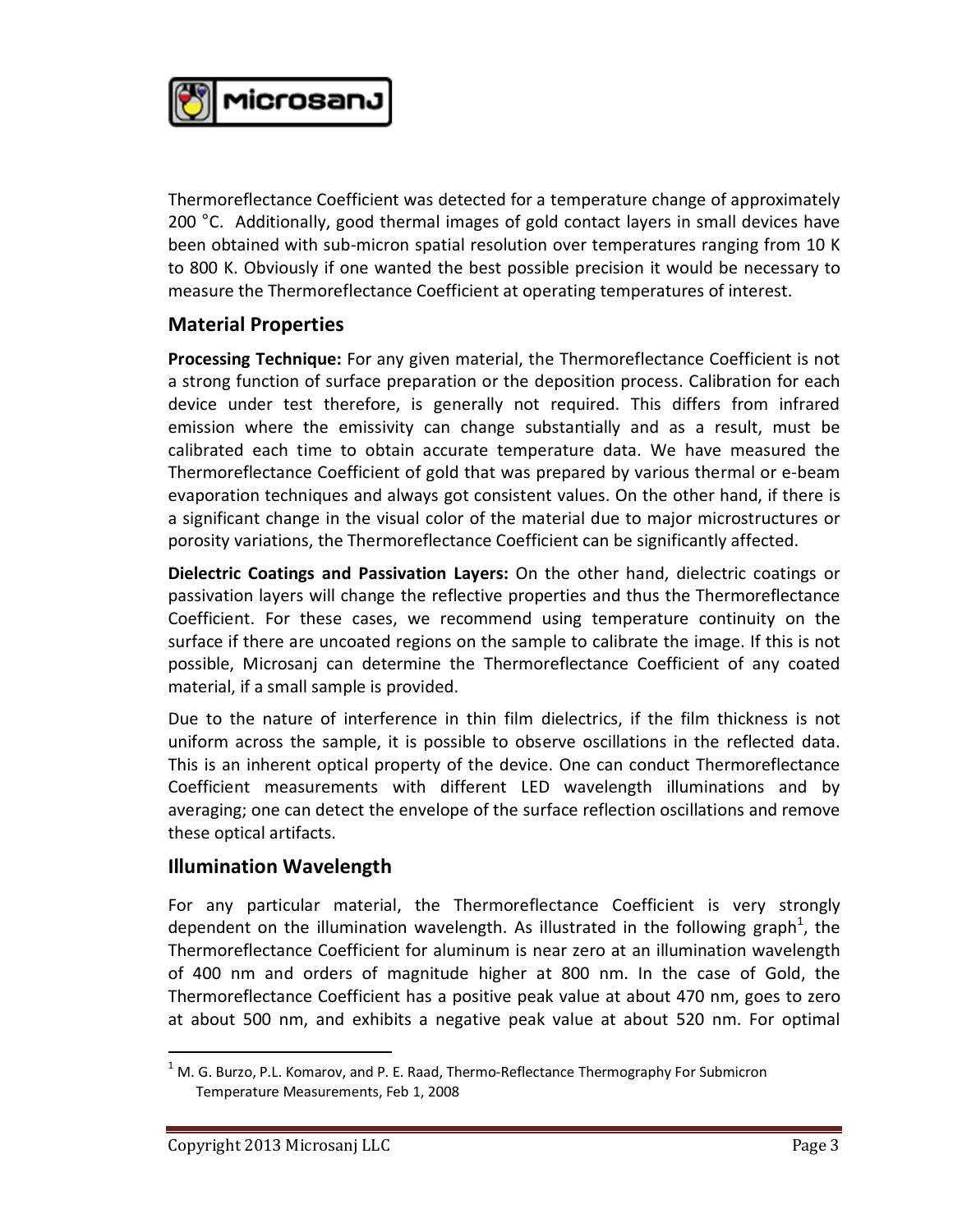

results, it is very important to select the appropriate illumination wavelength for the materials being analyzed.



Microsanj provides illumination (LED) wavelengths with their imaging systems that work Microsanj provides illumination (LED) wavelengths with their imaging systems that work<br>well with materials typically encountered with microelectronic devices. Other LED<br>wavelengths are also available from Misrosani, in the wavelengths are also available from Microsanj. In the following table some materials that are likely to be encountered are listed along with an LED source that will result in a wavelengths are also available from Microsanj. In the following table some materials<br>that are likely to be encountered are listed along with an LED source that will result in a<br>Thermoreflectance Coefficient close to its ma are shown for Gold, one for the positive peak and one for the negative peak. Two Thermoreflectance Coefficient close to its maximum value. Note that two alternatives<br>are shown for Gold, one for the positive peak and one for the negative peak. Two<br>sources are also indicated for Nickel and Titanium since these materials are quite broad. Sources are also indicated for Nickel and Titanium since the peak values for both of<br>these materials are quite broad.<br>Microsanj can provide Thermoreflectance Coefficients for basic materials used in ICs for

these materials are quite broad.<br>Microsanj can provide Thermoreflectance Coefficients for basic materials used in ICs for<br>varied illumination wavelengths. For other material systems, one can easily extract the<br>Thermoreflec Thermoreflectance Coefficient if there is an embedded temperature sensor on the chip varied illumination wavelengths. For other material systems, one can easily extract the Thermoreflectance Coefficient if there is an embedded temperature sensor on the chip near the region of interest. The calibration proc uniformly using an external thermal stage. The thermoreflectance change across the full sample is recorded by the CCD while the temperature is measured simultaneously with<br>the thermocouple. The calibration image and thermocouple measurements are<br>correlated to produce values for κ for each region-of-interest the thermocouple. The calibration image and thermocouple measurements are correlated to produce values for k for each region-of-interest on the chip.<br>In the absence of a temperature sensor, the Thermoreflectance Coefficient can be

determined by Microsanj if provided with a sample of the chip with small thermal mass (e.g. 1x1 mm<sup>2</sup> up to 1x1 cm<sup>2</sup> die).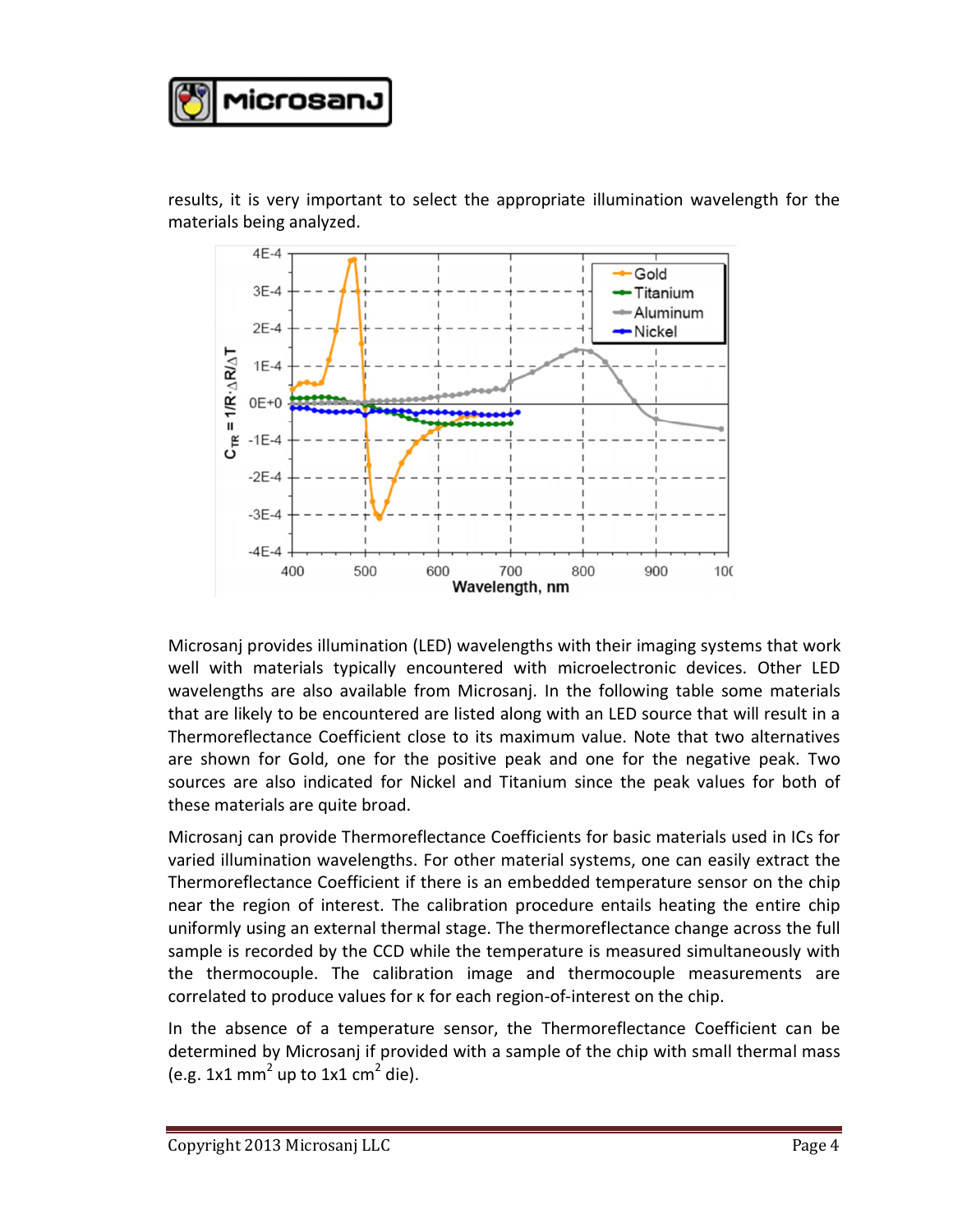

| <b>Material</b>                      | 470 nm<br>(Blue) | 530 nm<br>(Green) | 585 nm<br>(Yellow) | 660 nm<br>(Red) | 780 nm<br>(Near-<br>IR) | 1050-<br>1300 nm |
|--------------------------------------|------------------|-------------------|--------------------|-----------------|-------------------------|------------------|
| Gold (Au)                            |                  |                   |                    |                 |                         |                  |
| <b>Aluminum (Al)</b>                 |                  |                   |                    |                 | ٠                       |                  |
| <b>Nickel (Ni)</b>                   |                  |                   |                    | ■               |                         |                  |
| <b>Titanium (Ti)</b>                 |                  |                   |                    | ٠               |                         |                  |
| <b>Silicon (Si)</b>                  | ٠                |                   |                    |                 |                         |                  |
| <b>Gallium Arsenide</b><br>(GaAs)    | ٠                |                   |                    |                 |                         |                  |
| <b>Indium Phosphide</b><br>(InP)     |                  |                   |                    |                 |                         |                  |
| Thru-the-Substrate<br><b>Imaging</b> |                  |                   |                    |                 |                         |                  |

## **Microscope Objective Numerical Aperture (NA):**

**Microscope Objective Numerical Aperture (NA):**<br>The magnitude of the Thermoreflectance Coefficient also has a dependence on the<br>numerical aperture of the microscope objective used in the imaging. This is due to the numerical aperture of the microscope objective used in the imaging. This is due to the The magnitude of the Thermoreflectance Coefficient also has a dependence on the numerical aperture of the microscope objective used in the imaging. This is due to the component of the light polarized perpendicular to the numerical aperture of the microscope objective used in the imaging. This is due to the component of the light polarized perpendicular to the surface which can be non-<br>negligible for high numerical apertures, e.g. NA > 0.5. provided by Microsanj specify the microscope objective used in the system (as well as and is given by the following expression: negligible for high numerical apertures, e.g. NA > 0.5. Thermoreflectance Coefficients<br>provided by Microsanj specify the microscope objective used in the system (as well as<br>the illumination LED wavelength). The spatial res

## *Spatial Resolution = λ/[2nSin(θ)]*

**Spatial Resolution =**  $\lambda/[2nSin(\vartheta)]$ <br>Where: nSin( $\theta$ ) = the Numerical Aperture (NA), and n = the index of refraction (1.0 for a *Peasar Recension* 1992-1912 by 2016.<br>Where: nSin(θ) = the Numerical Aperture (NA), and n = the index of refraction<br>air) and θ = the half-angle of the cone of light exiting the microscope lens.

The above relationship is plotted in the following figure for wavelengths up to the near-IR range. Illumination wavelength sources in the 1000 nm range are used for thru-thesubstrate thermal imaging.